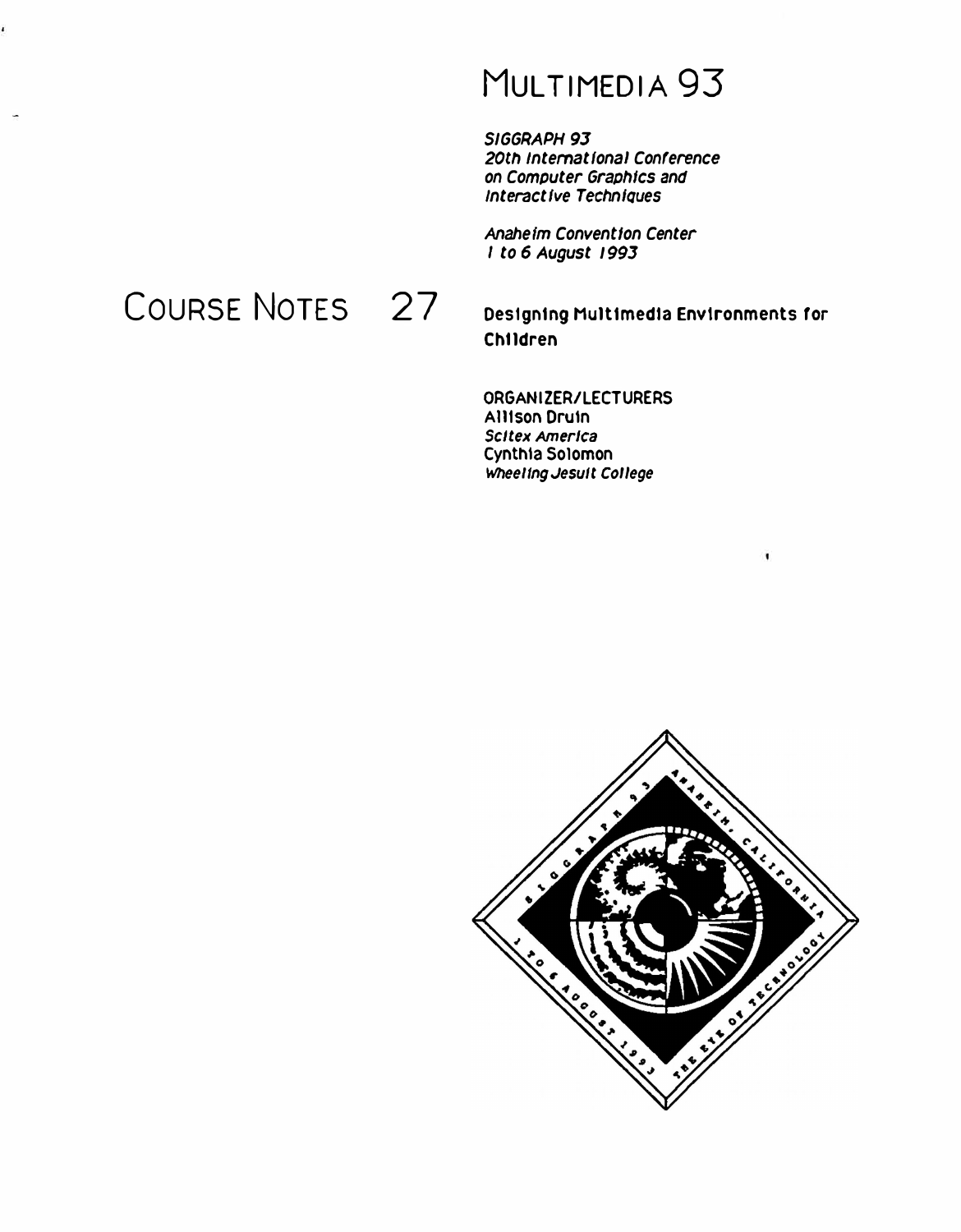## **Abstract**

Through lectures and a hands-on design session, participants will explore the special challenges and global implications of designing multimedia environments for children Participants will begin with an introduction to past, present, and emerging multimedia environments for children This will be followed by a hands-on design session where elementary school children will join participants in designing and prototyping a new multimedia environment. Participants will leave this course with a histoncal perspective on what has been done in this field, as well as actual design experience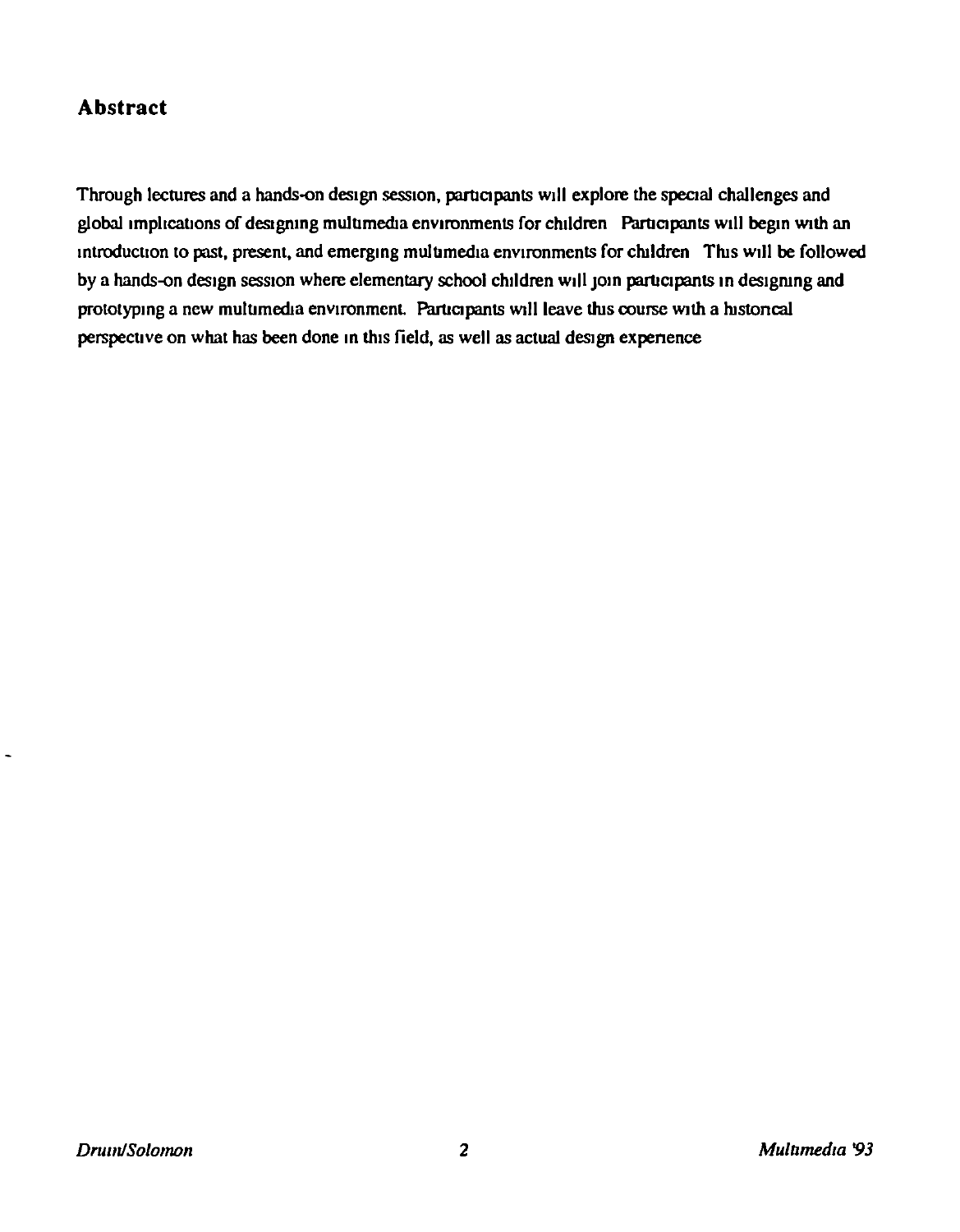## **Instructor B1ograph1es**

#### *All1son Drum*

Ms Druin is recognized for her work in developing multimedia environments for children She is best l.nown for NOOBIE. a five fool computer/Muppel creature that replaces the mouse and keyboard Th1s was developed while she was a Master's student at the MIT Media Lab with support from Apple Computer's Vivanum Research Group For the past 3 years she has taught elementary school children part-ume, as well as consulted for vanous educational institutions developing multimedia environments Currently she is a Visiting Research Scientist at New York University's Courant Institute of Mathematical Sciences, developing experimental room-sized multimedia environments

### Dr Cynthia Solomon

Dr Solomon is known for her work in developing Logo, a language and computer culture for children Dunng the 1960s and 1970s she developed Logo environments for children mtegraung graphics, animation, and sound She was formerly the director of Atan Cambridge Research in Cambridge, MA, where the research included examining such technologies as force-feedback, touch sensitivity, and gestural recogmuon Today she 1s Director of Educauonal Technologies for the NASA Classroom of the Future at Wheeling Jesuit College in Wheeling, West Virginia The program's mandate is to develop multimedia material for K-12 students and teachers and enhance their mathematics and science knowledge especially with regard space technologies, through special projects and training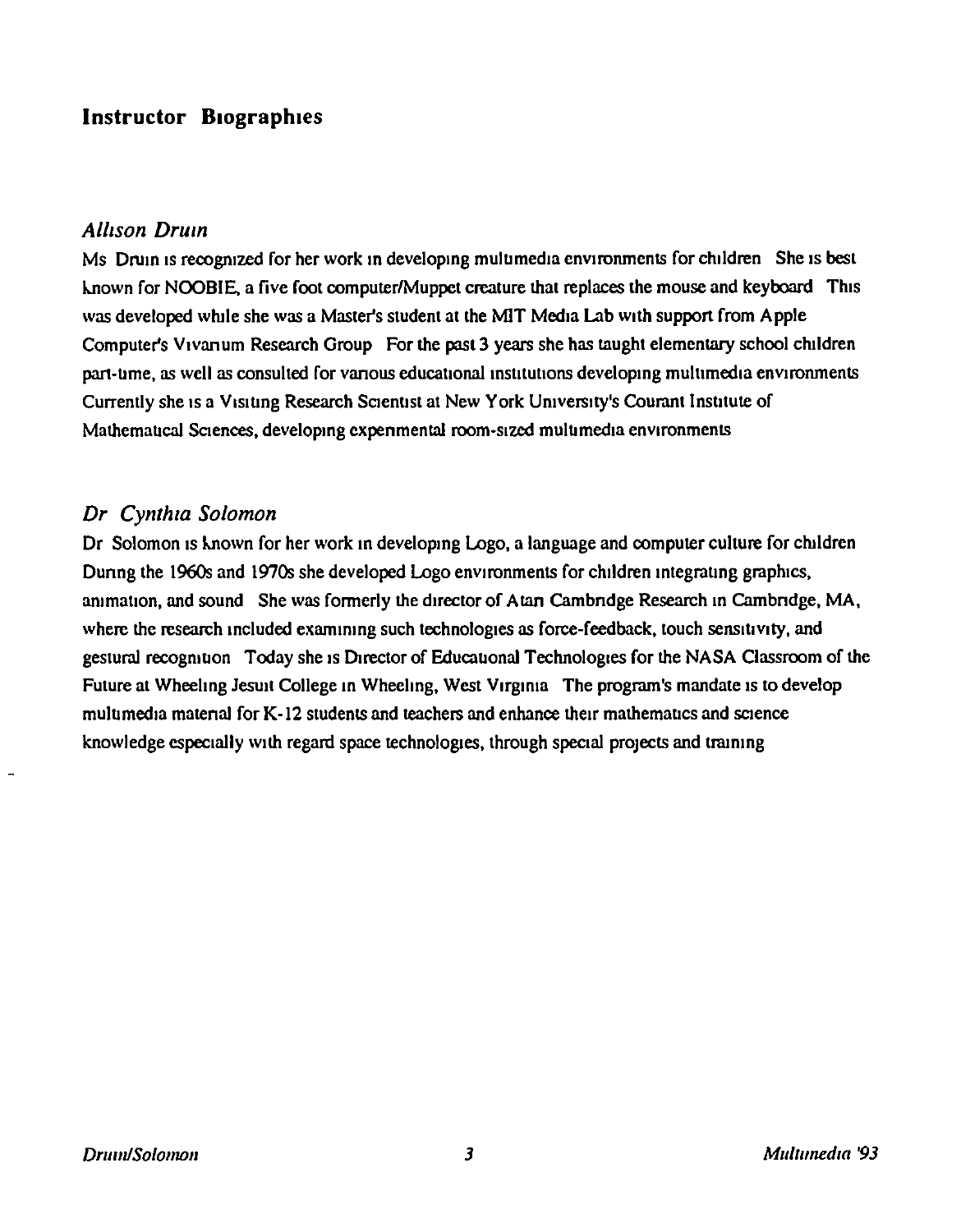## Table of Contents

| <b>Abstract</b><br><b>Instructor Biographies</b><br><b>Schedule of Course</b> |                 |                                                                                                 |   |
|-------------------------------------------------------------------------------|-----------------|-------------------------------------------------------------------------------------------------|---|
|                                                                               |                 | <b>Lecture Materials</b>                                                                        | 6 |
|                                                                               |                 | <b>Models of Computers in Education (Solomon)</b><br>Part 1<br>Computer as Interactive Textbook | 8 |
| • Patrick Suppes Drill-and-Practice & Stimulus Response                       | 12 <sup>2</sup> |                                                                                                 |   |
| • Robert Davis Plato Madison Project & Socratic Dialog                        | 19              |                                                                                                 |   |
| Computer as Expressive Medium                                                 |                 |                                                                                                 |   |
| • Seymour Papert. Logo & Constructivism                                       | 27              |                                                                                                 |   |
| <b>Extending Computer as Expressive Medium</b><br>Part 2                      | 35              |                                                                                                 |   |
| Microworlds (Druin)                                                           |                 |                                                                                                 |   |
| • Today's Trendy Software                                                     | 37              |                                                                                                 |   |
| • Videodisk Tools                                                             | 43              |                                                                                                 |   |
| Telecommunications and Information Environments (Solomon)                     |                 |                                                                                                 |   |
| • A Multimedia Science Environment                                            | 50              |                                                                                                 |   |
| • Telecommunications in Science Classrooms                                    | 57              |                                                                                                 |   |
| Other Enabling Technologies (Druin)                                           |                 |                                                                                                 |   |
| • Physical Multimedia Environments                                            | 64              |                                                                                                 |   |
| Part 3 Hands-On Design Session (Druin / Solomon)                              | 71              |                                                                                                 |   |
| • Project Description                                                         | 73              |                                                                                                 |   |
| • Design Considerations                                                       | 74              |                                                                                                 |   |
| • Project Logistics                                                           | 75              |                                                                                                 |   |
| <b>References</b>                                                             | 76              |                                                                                                 |   |
| Appendices Selected Reprints                                                  | 77              |                                                                                                 |   |